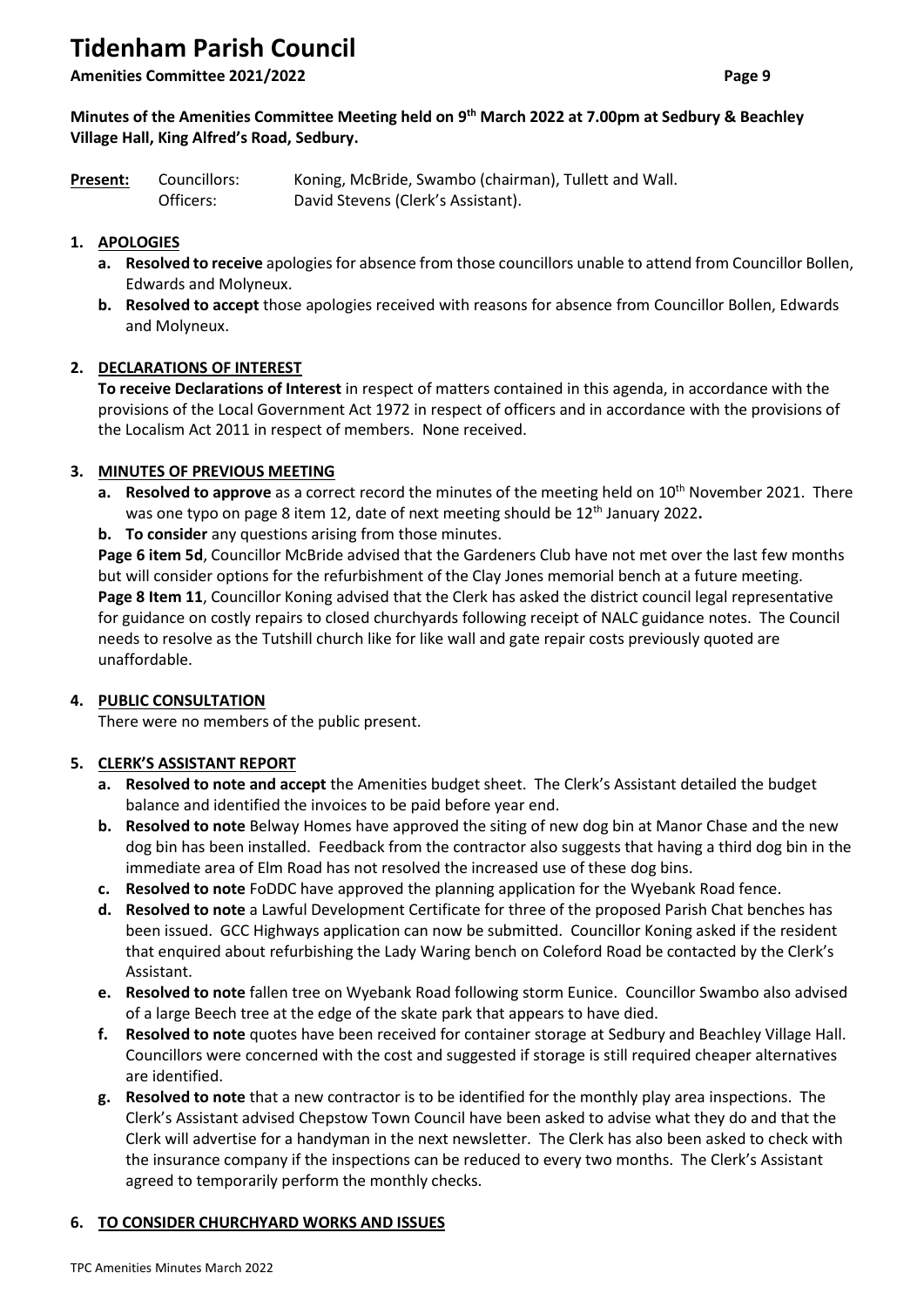# **Tidenham Parish Council**

# **Amenities Committee 2021/2022 Page 10**

None

## **7. TO CONSIDER OPEN SPACE ISSUES**

- **a. Resolved to accept** request from Tutshill WI to fix a noticeboard to the inside of the Tutshill War Memorial Hall bus shelter.
- **b. Resolved to not** request quotes to replace the faulty and unrepairable CCTV on King Alfred's Road should be obtained. CCTV unit to be left in place for the time being.
- **c.** To consider the repair of the gate hinge on the north west-west corner of playing field behind the Sedbury and Beachley Village Hall. There was no identified contractor for a third quote. The cost of repair to be taken from the 2022/23 budget.
	- i. **Resolved to not accept** Greenfields Supply and install new gate eye bolt, quote based on being on site for item 8.a. **£20.00 + Vat = £24.00.**
	- ii. **Resolved to accept** WM Garden Services Supply and fit new gate hinge.

**£80.00 + Vat = £96.00.**

- **d. Resolved to accept** the repair of the fence at the back of the Sedbury and Beachley Village Hall. Quote received from WM Garden Services only because they were the original contractor for the fence. The cost of repair to be taken from the 2022/23 budget.
	- i. WM Garden Services Cost to replace fence post. **£340.00 + Vat = £408.00.**

- **e. Resolved to accept** the revised quote for the replacement fencing along Wyebank Road. This item was previously considered in March 2020 and September 2021 and the Committee resolved to accept quotes for £5,172 and £5,796 including Vat. Three quotes were originally considered in March 2020, and £5,172 was earmarked in 2020/21.
	- i. WM Garden Services Total includes the following items: **£5,360.00 + Vat = £6,432.00** – Supply and install 1.8 Vmex fence approx. 90Lm, allowance for hand dig where necessary.  $£4,860.00 + Vat = £5,832.$ 
		- Cut and remove high posts and remove wire leaving existing stock netting.

 $£380.00 + Vat = £456.00.$ 

– Detailed plan of where posts to be installed for planning application.

 $£120.00 + Vat = £144.00.$ 

#### **8. TO CONSIDER PLAY AREA ISSUES**

- **a.** To consider the repair of the agility trail equipment in the Sedbury and Beachley Village Hall play area. This item was previously considered in September 2021; however, the contractor has been unable to repair and others will only quote for replacement due to potential liability issues. There was no identified contractor for a third quote. The cost of repair to be taken from the 2022/23 budget.
	- i. **Resolved to not accept** Greenfields Replace broken agility unit with Tarzan Traverse 10-year anti rot guarantee. **£1,617.60 + Vat = £1,941.12.**
	- ii. **Resolved to accept** WM Garden Services Replace broken agility unit with Jungle Walk in wood with steel legs. **£1,950.00 + Vat = £2,340.00.**
- **b.** To consider the repair of the safety surfacing, space net roundabout and swing in the Danes Hill play area. There was no identified contractor for a third quote. The cost of repair to be taken from the 2022/23 budget.
	- i. **Resolved to not accept** Greenfields Repair the safety surfacing with wet pour, grease space net bearings and correct height of swing. **£526.50 + Vat = £631.80.**
	- ii. **Resolved to accept** WM Garden Services Repair the two holes in the safety surfacing, supply and fix new bearings and supply and fit new chains to one swing. **£660.00 + Vat = £792.00.**